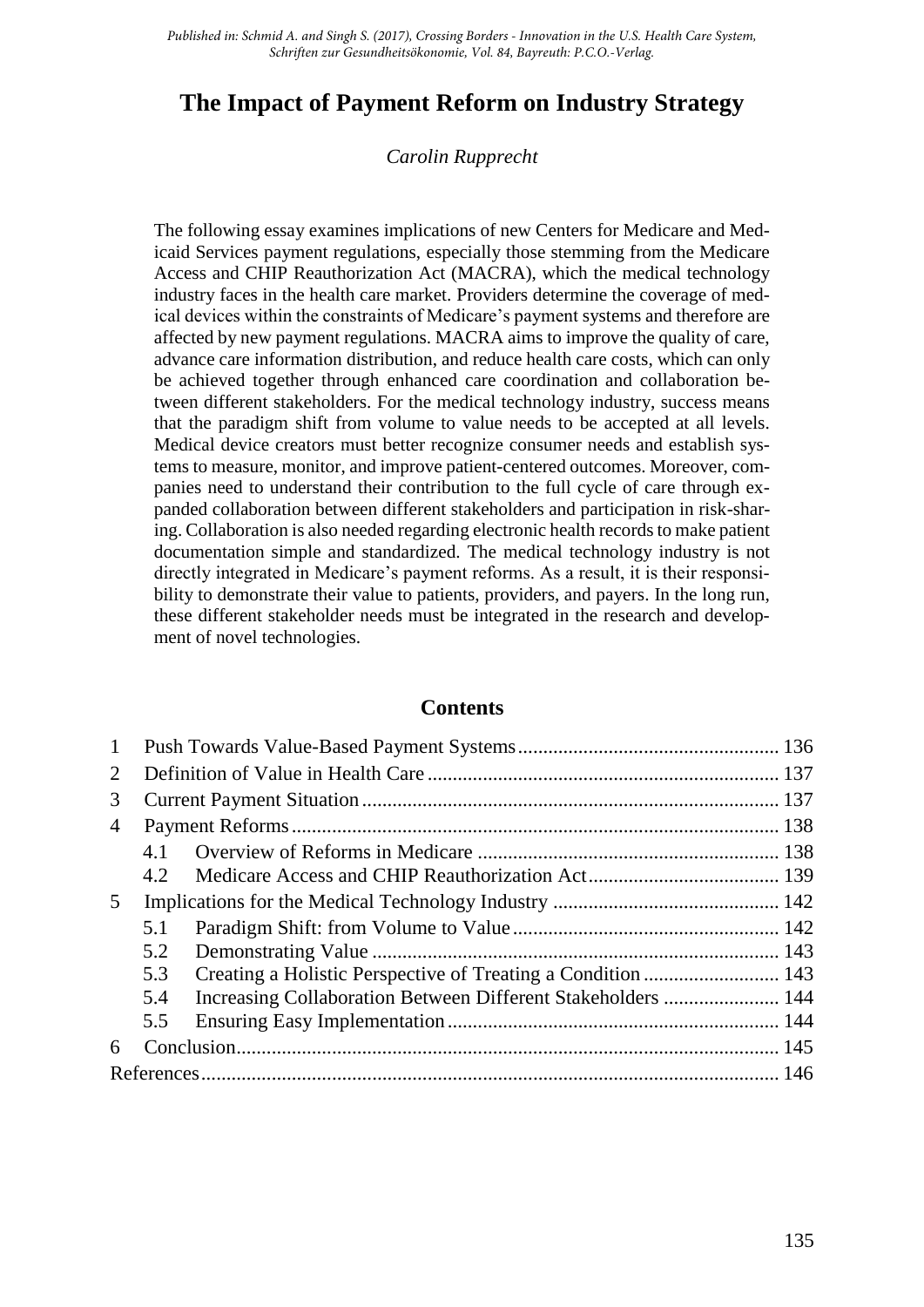### <span id="page-1-0"></span>**1 Push Towards Value-Based Payment Systems**

Without a commensurate gain in health outcomes, the United States spends more per capita on healthcare technology and care than European nations. Higher technology costs, larger volumes of certain procedures (e. g. hip and knee replacements), and a greater supply of doctors and hospitals contribute to higher US spending (Sorenson et al., 2013, p. 788). As a result, US payment regulations are undergoing considerable reform to lower spending.

In general, there is a push towards value-based payment schemes. The Patient Protection and Affordable Care Act of 2010 and the Medicare Access and CHIP Reauthorization Act (MACRA) of 2015 have played a leading role in this shift for Medicare. As the single largest healthcare payer in the US (MedPAC, 2016 c), p. 3), Medicare influences the payment schemes of private insurers. Using Medicare as a role model, these companies adjust their reimbursement rates and structures accordingly (Clemens, Gottlieb, 2013, p. 1).

Through its prospective payment system, Medicare regulates the cost and coverage of most medical devices. This means that within the constraints of fixed prospective payment, the provider determines the coverage. In this way, the coverage and payment decisions made on an individual basis determine revenues. Explicit coverage decisions are made locally (Sorenson et al., 2013, pp. 789, 790).

Consequently, the payment the Medical Technology Industry (MTI) receives is dependent on the providers who care for Medicare beneficiaries. This suggests that the MTI may also be affected when payment regulations for provider's change, but the effect on the MTI remains uncertain.

This essay analyses possible implications of recent Medicare payment regulations, especially MACRA, for the MTI and focuses on the inpatient sector through implantable medical devices, using hip and knee replacements as examples.

Although the future of MACRA is unclear, currently available literature and journal articles from different stakeholder perspectives provide a window into possible change. In this essay, an illustration of the shift from volume to value in healthcare will first lay the groundwork for understanding the theory of new payment regulations in the US healthcare system. Secondly, details surrounding the current situation of medical device payment will act as a starting point for the implications of Medicare policy changes. Thirdly, an exploration of political developments that influence Medicare payment, with a focus on MACRA, will provide an image of the present leading into the future. Lastly, the implications of new payment regulations on the MTI will demonstrate where the industry is headed in the coming years.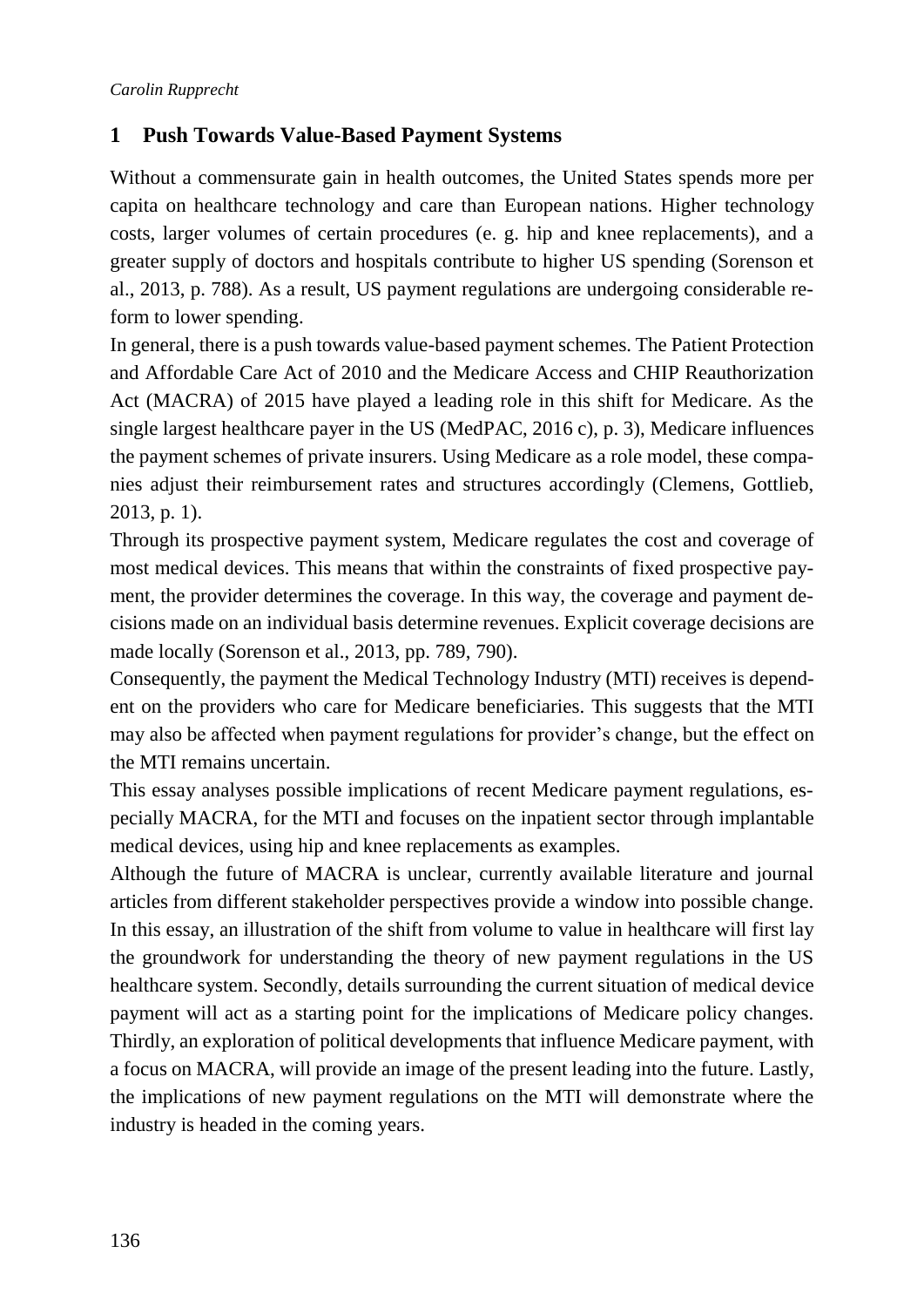# <span id="page-2-0"></span>**2 Definition of Value in Health Care**

When discussing value in health care, the question "What is value in health care?" arises. This question will be addressed in the following section.

As a whole, value in healthcare is both largely misunderstood and unmeasured, as all stakeholders tend to have diverging goals (here and the following Porter, 2010, pp. 2,477-2,478). As a result, the first goal should be unifying healthcare stakeholders under one common goal: creating high value for patients. The following illustrates value in healthcare.

*Figure 1: Value in Health Care*



Source: Author according to Porter, 2010, p. 2477.

Value can be defined as health outcomes achieved per dollar spent. However, outcomes are multidimensional and, therefore, difficult to measure. Outcomes depend on the condition and no single outcome encompasses the total body of delivered care. Consequently, costs in the equation refer not to individual services but to the total costs of the full cycle of care. Altogether, to improve outcomes and reduce costs, there must be a push towards expanding measuring and reporting metrics combined with a robust method of comparison (Porter, 2010, pp. 2,477-2,478).

# <span id="page-2-1"></span>**3 Current Payment Situation**

Medicare uses a prospective payment system in the outpatient and inpatient hospital sectors. The base rate for each prospective payment system is modified to consider geographic differences in input prices and type of case or service. Payment rates are updated annually (MedPAC, 2016 a), p. 67). As mentioned in Section 1, coverage for and purchase of medical devices is made by providers considering the constraints of Medicare's payment system.

The decision to use a device is usually determined by the desires of the physician and the added value for the patient. Costs for medical devices like hip and knee implants account for approximately 30% to 80% of a hospital's reimbursement for the procedure. Similarly, physician preferences account for a large amount of hospitals' variable costs as they choose the devices while the hospital faces the financial burden. Along those same lines, a physician can reduce the total cost of care by choosing devices from a discounted contracted vendor, but they still have the option to prefer more expensive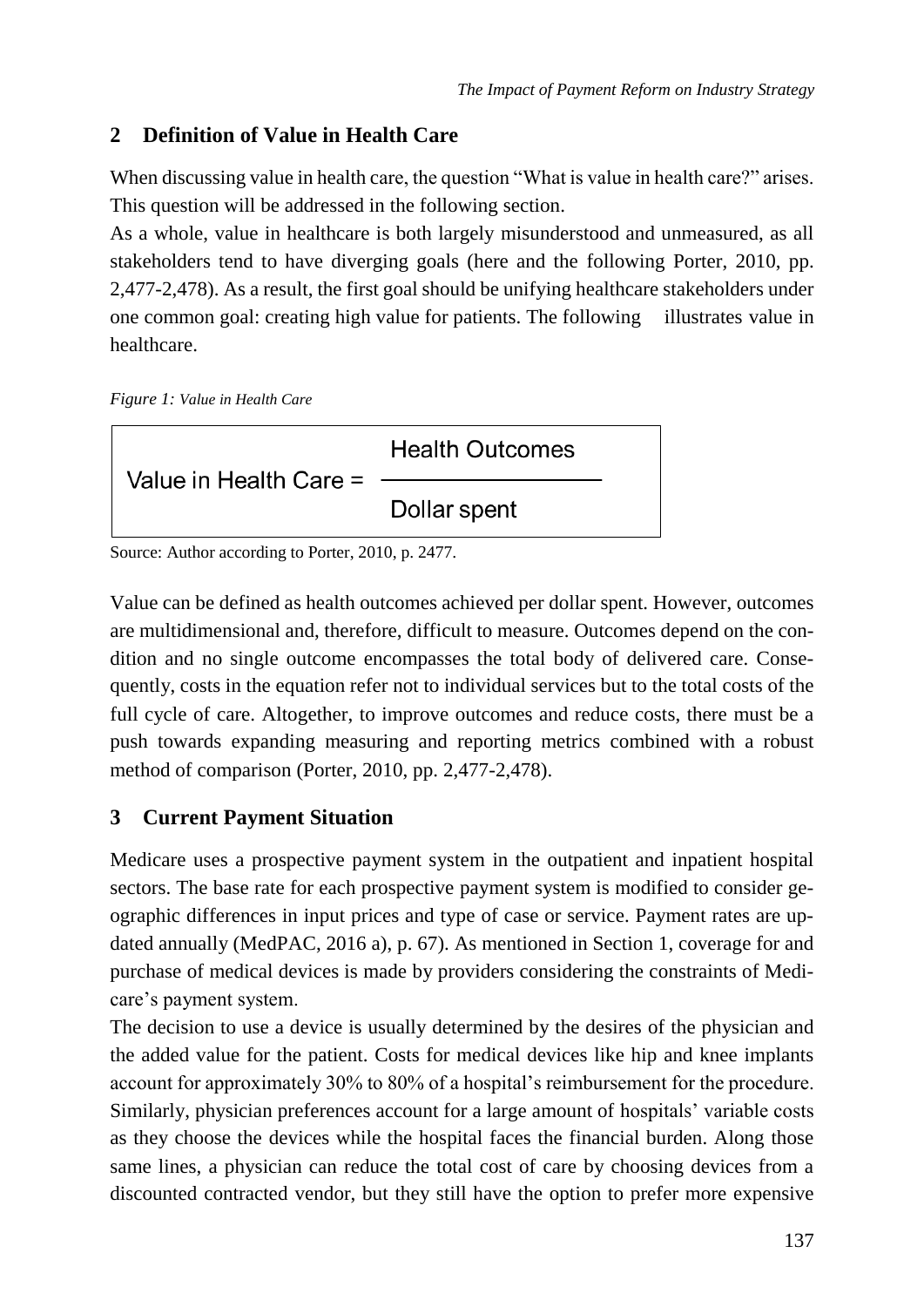options, thereby forcing hospitals to pay higher prices (Obremskey et al., 2012, pp. 1,054-1,055).

Additionally, setting prices for medical devices does not need to follow requirements. Depending on negotiations with group purchasing organizations, device costs for high volume items can both be discounted and set individually for each hospital. Consequently, to stay competitive, health systems are increasingly using the services of consulting firms to get insight into the prices paid by similar hospitals. However, even this avenue is flawed as hospitals only post prices listed rather than those negotiated with various payers, thereby creating a lack of price transparency (Robinson, 2008, p. 1,526). Through a fixed, less flexible prospective payment system, hospitals face higher costs associated with changes in technology and devices (Clyde et al., 2008, p. 1,632).

As a result, fragmentation and misalignment of information, incentives, and organizational capabilities between the hospital and physician are the main obstacles for valuebased purchasing of medical devices (Robinson, 2008, p. 1,524).

# <span id="page-3-0"></span>**4 Payment Reforms**

In this section, an overview of reforms within the past nine years is given first. Then the latest developments in value-based payment will be described. The most common inpatient surgery for Medicare beneficiaries is hip and knee replacement (CMS, 2017 b)). For this reason, hip and knee replacement play a key role for the Center for Medicare & Medicaid Services (CMS) and therefore will be used as example.

# <span id="page-3-1"></span>**4.1 Overview of Reforms in Medicare**

Figure 8.2 shows the legislation timeline between the years 2008 and 2019 along with associated value-based programs. Providers for Medicare recipients receive incentive payments through these value-based programs (CMS a), 2017).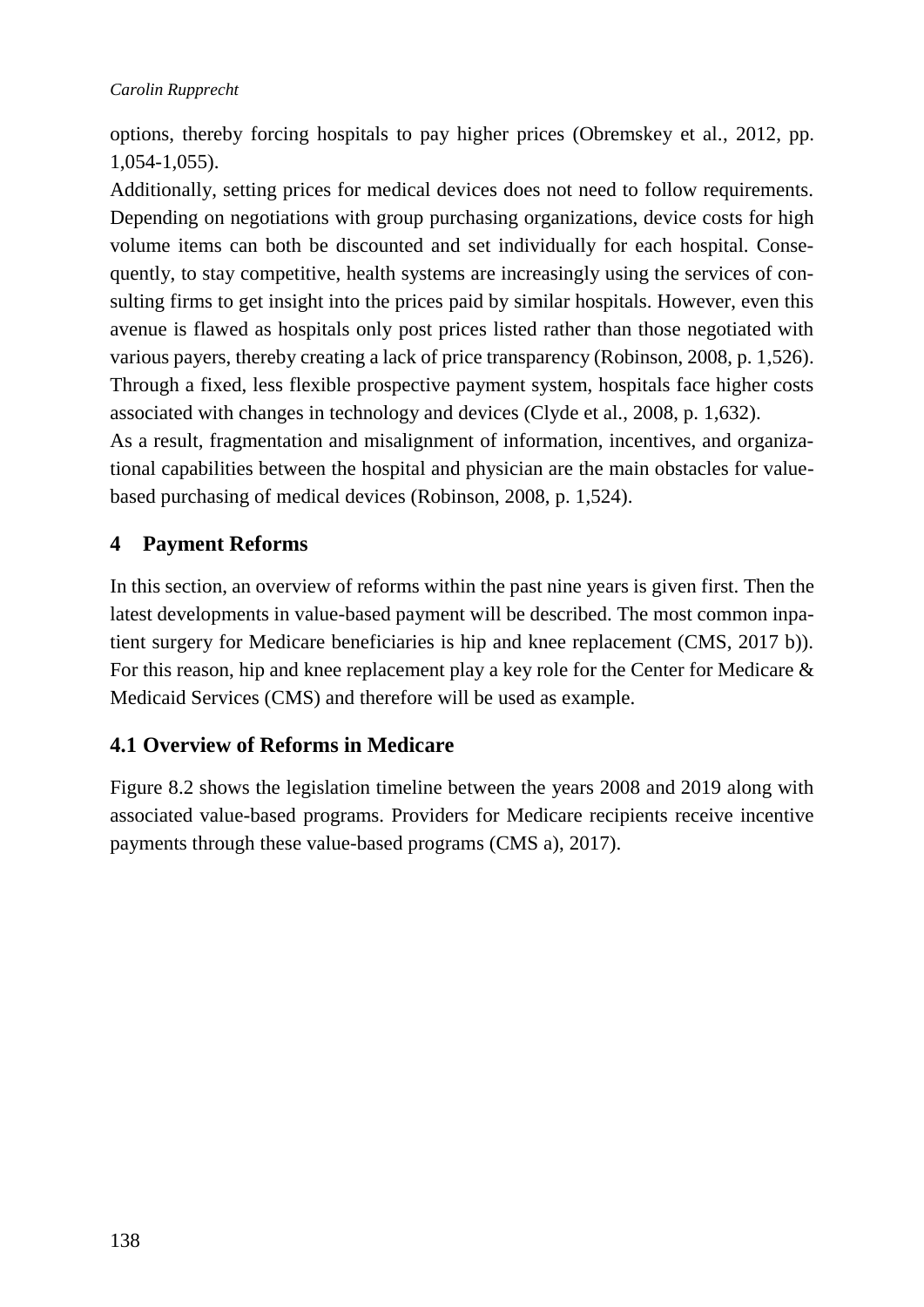



Source: Author according to CMS a), 2017.

As shown, a variety of programs that introduce value into payment systems are being implemented or are intended to be established. However, since it takes several years to implement a program after the passage of legislation, considerable time and resources are required to ensure that the program is successfully carried out and evaluated. Under consideration and review for years before its recent passage, MACRA is the latest significant regulation that impacts payment reform.

# <span id="page-4-0"></span>**4.2 Medicare Access and CHIP Reauthorization Act**

Final regulations for MACRA were released in 2016 by CMS to repeal the sustainable growth rate formula and update the physician fee schedule. The act rewards the delivery of high-quality care with quality measurements incorporated into provider payments and the development of new policies to incentivize provider participation in alternative payment methods (APMs), including innovative episode payment models for joint care and shared savings program. The Quality Payment Program was created (Department of Health and Human Services, 2016, pp. 1-4) to reform Medicare Part B payments for more than 600,000 clinicians (specifically for physicians, physician assistants, nurse practitioners, clinical nurse specialists, and certified registered nurse anesthetics) (CMS, 2016).

The Quality Payment Program consists of the Merit-based Incentive Payment System (MIPS) which combines three existing Medicare incentive programs: Physician Quality Reporting, Electronic Health Record Meaningful Use, and the Value-Based Payment Modifier (Quality Payment Program Service Center, 2017 a)). It also includes Advanced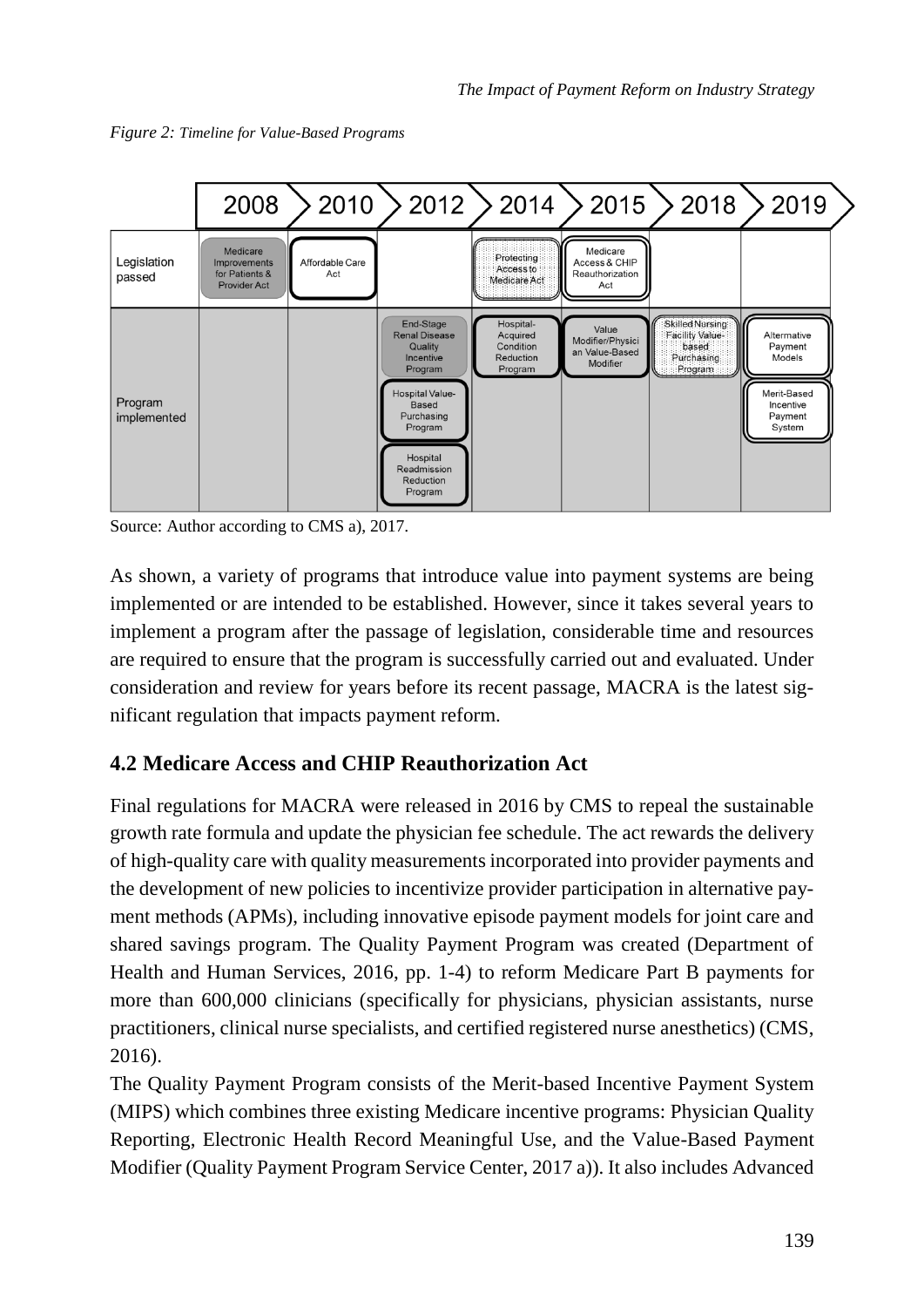### *Carolin Rupprecht*

APMs. These programs can apply to a specific clinical condition, an individual care episode, or a population (Quality Payment Program Service Center, 2017 b)). In aggregate, the budget will stay neutral, but the bonuses and penalties of individual physicians will have a significant impact on payments at the individual level. Hence, there will be effects on the attractiveness of the APM and MIPS path (MedPAC, 2016 b), p. 30). If clinicians do not participate in the Quality Payment Program in the Transition year 2017, it will result in a negative 4% payment adjustment. Eligible clinicians

are free on what and how they report. They can choose between submitting a minimum amount of data, reporting for 90-day period or full participation to avoid the negative payment adjustment (CMS, 2016).

### *Merit-based Incentive Payment System*

The Merit-based Incentive Payment System (MIPS) determines whether physicians receive a bonus or penalty on their fee-for-fee-service payments through the quality of their performance (MedPAC, 2016 b), 29-30). To begin, physician performance in 2017 will adjust the payments for 2019, with the anticipated amount of data submitted for the transition year of 2017 resulting in neutral to modest positive changes with regards to performance (CMS, 2016). The law determines the measurement of performance on four components, outlined in Figure 8.3.





Source: Author according to Quality Payment Program Service Center a) (2017); CMS (2016).

The four categories are weighed differently and different measures can be chosen by providers. Each of the categories is weighed differently, with quality making up 60%, improvement activities 15%, advancing care information 25%, and cost initially making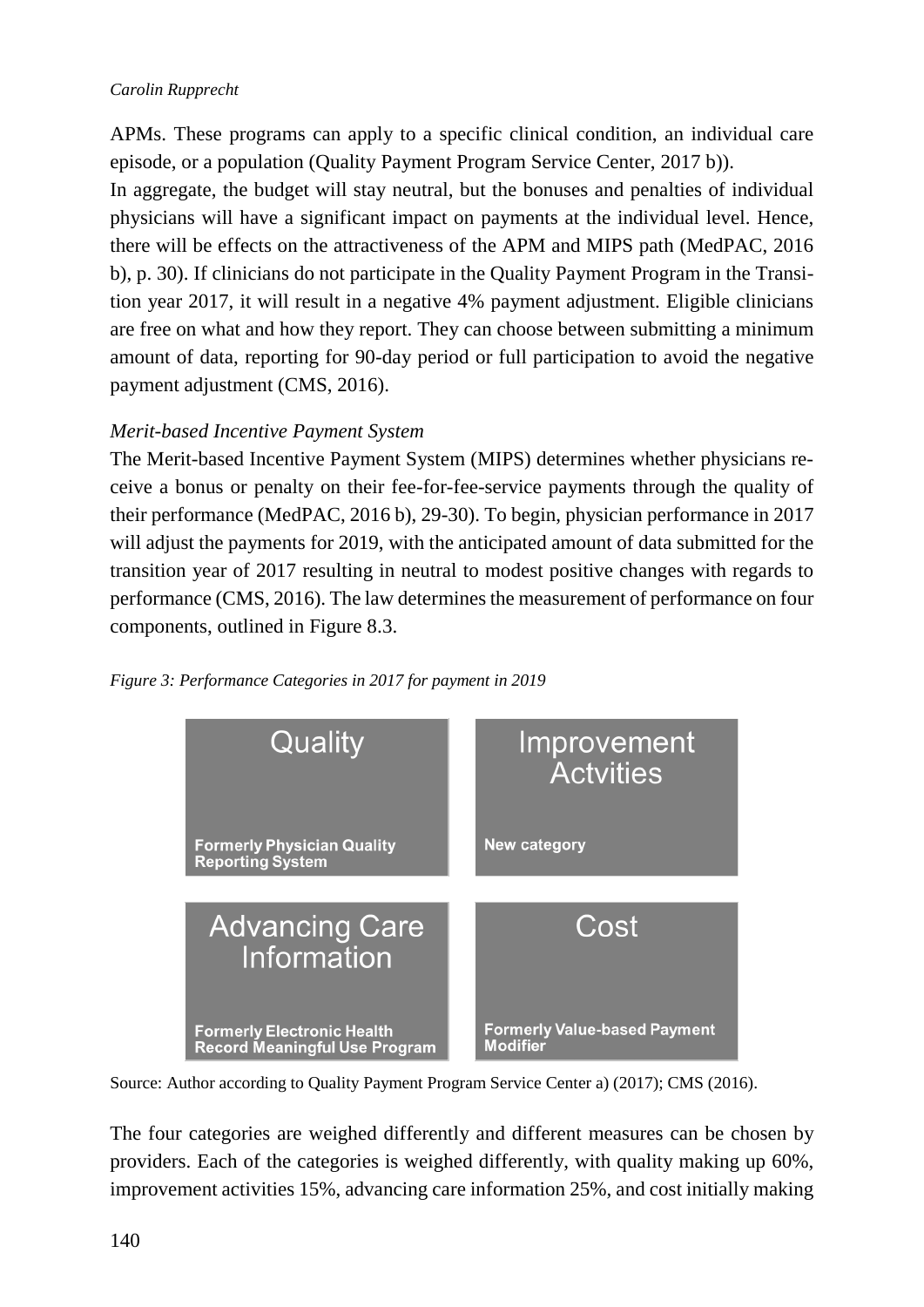up 0% but increasing over time. Quality of performance is measured with six measures of the provider's choice out of a possible 300 and compared against benchmarks. For improvement activities, clinicians can choose from over 90 activities categorized in nine different areas, including care coordination and participation in an Advanced APM. Advancing care information provides more flexibility with two different sets of measurements for reporting based on Electronic Health Record Meaningful Use. Costs are not weighed in 2017 (CMS, 2016).

Existing measurements do not capture many important aspects of quality. Furthermore, differences in patient severity influence and conflict measurements as well. Using similar measures in the 2016 Value-based Payment Modifier, 96% of physician practices were scored "average costs." Since these measurements are used by smaller practices that often do not capture their discretionary service through well-developed episode definitions, average scores do little to promote change. This high percentage suggests that there is a risk of the same phenomena for MIPS measures, which could limit the usefulness of measurements to drive change toward a value-based care system (Clough, McClellan, 2016, p. 2,397).

### *Advanced Alternative Payment Models*

Advanced APMs are APMs that hold the chance to earn a 5% incentive payment in 2019 for participation in 2017. Comprehensive ESRD Care, Comprehensive Primary Care Plus, Next Generation ACO Model, Shared Savings Program (Track 2), Shared Savings Program (Track 3), Oncology Care Model or Comprehensive Care for Joint Replacement Payment Model (CJR) are the seven Advanced APMs in 2017 (Quality Payment Service Center, 2017 b)). The concept these programs are based on is that bearing some financial risk for spending might contribute to limit spending growth (MedPAC, 2016 b), p. 33). In Advanced APM the participants share risk, not only for gains, but also for losses. However, CMS set the standard higher than many hoped for (Clough, McClellan, p. 2,397). In the following section information on the CJR are given.

### *Comprehensive Care for Joint Replacement Model*

The CJR Model is classified as an Advanced APM (Quality Payment Service Center, 2017 b)).

The most common inpatient surgeries for Medicare beneficiaries are hip and knee replacements (here and for the following CMS, 2017 b)). Advanced APMs support better and more efficient patient care by using bundled payments and quality measurement systems for each episode of care. This improves the quality and coordination of care along the extended, post-acute care continuum.

In the program, participating hospitals are financially accountable for the quality and cost of a CJR care episode, including all related items and services paid under Medicare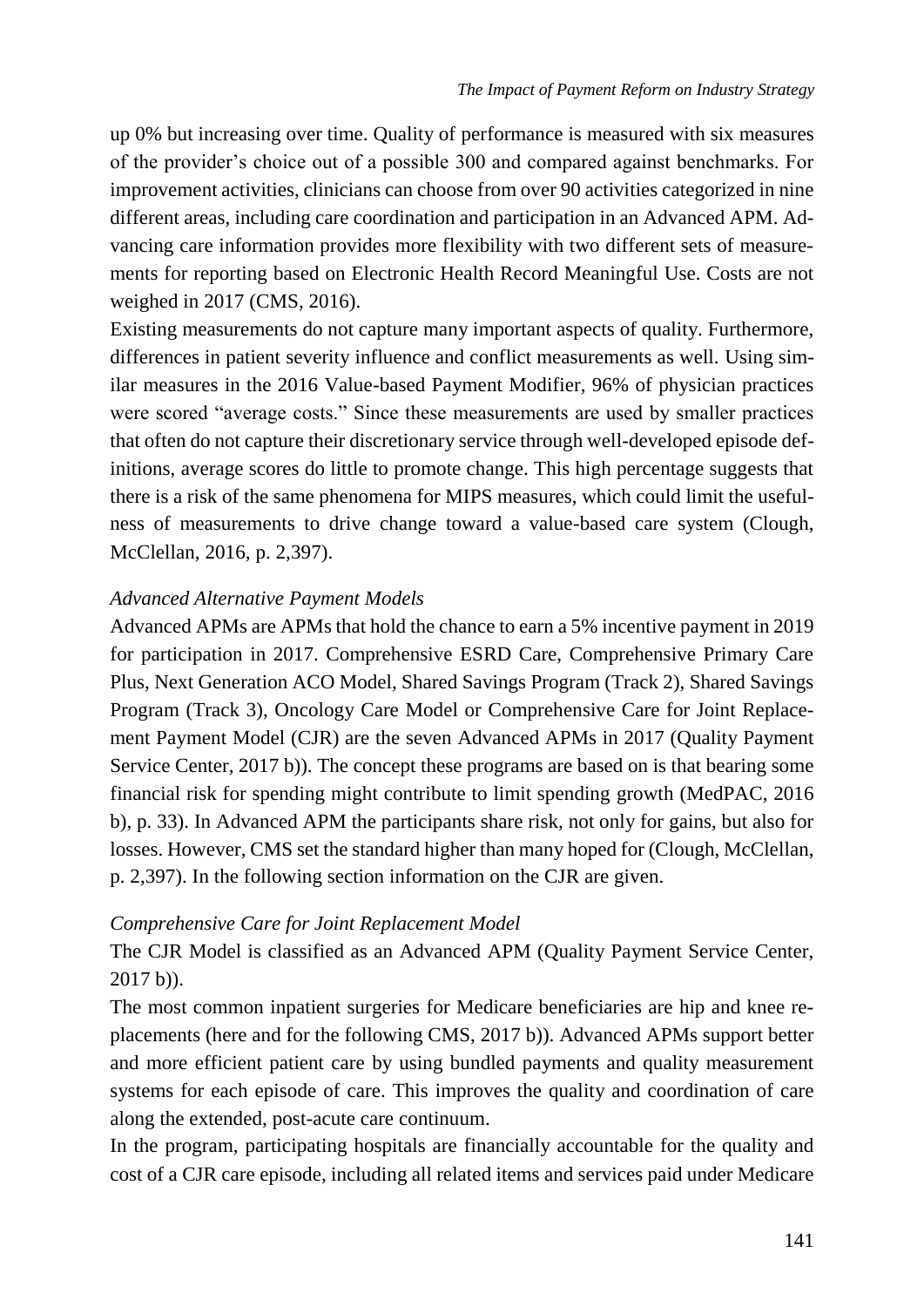#### *Carolin Rupprecht*

A and B. The system aims to increase coordination among different stakeholders, including physicians and hospitals, while raising patient awareness of quality of care. The admission of a patient with certain Diagnosis Related Groups (DRGs) to a participant hospital is the beginning of the care episode and ends 90 days post-discharge. Actual spending for the episode is compared to target episode prices at the end of the performance year. Through DRG analysis and CMS' use of simple risk stratification methodology different target prices are set for patients with a hip fracture. Well-performing hospitals may receive additional payment whereas poor performers must repay Medicare for a certain share (CMS, 2017 b)).

# <span id="page-7-0"></span>**5 Implications for the Medical Technology Industry**

Medicare reforms are likely to change the entire health care system. Therefore, physicians and other providers need to understand the opportunities represented by MACRA to shape the future of payment and medical practice (Clough, McClellan, 2016, p. 2,397). The MTI needs to both to understand its significance and also their role in improving the outlook of healthcare.

### <span id="page-7-1"></span>**5.1 Paradigm Shift: from Volume to Value**

Marketing and sales activities of the MTI involve seeking preferred positions through discounts, rebates, and volume incentives. Meanwhile, suppliers behave as if their technologies are interchangeable and demonstrate little effort in justifying their value to certain patient groups. Competition happens through offering lower prices or incentives offered to physicians for using their technologies instead of demonstrating effective results (Porter, Teisenberg, 2006, p. 285). As a result, a major challenge is the shift from volume to value, which depends on results rather than inputs. Value is not measured by volume, but rather the outcomes achieved (Porter, 2010, p. 2,477).

Fortunately, physician medical education programs are beginning to place importance on the concept of value in healthcare. Topics including patient safety, quality improvement, team work, and health policy are becoming the third pillar of medical education after the basic and clinical sciences (Prina, 2017, p. 191). This goes along with the need for a strategy for health care organizations to thrive in a competitive marketplace (Porter, Lee, 2015, p. 1,684).

For the MTI, this means that all activities must be focused on value, requiring a paradigm shift from volume to value at all levels of a company. Furthermore, developments in the customer environment, like education programs and strategies for organizations, must be monitored and tackled with appropriate reactions. For example, creating a purchaser strategy together with a provider to solidify a market, establish a price, and create a performance feedback loop would better incorporate a member of the MTI into the strategy of a healthcare organization.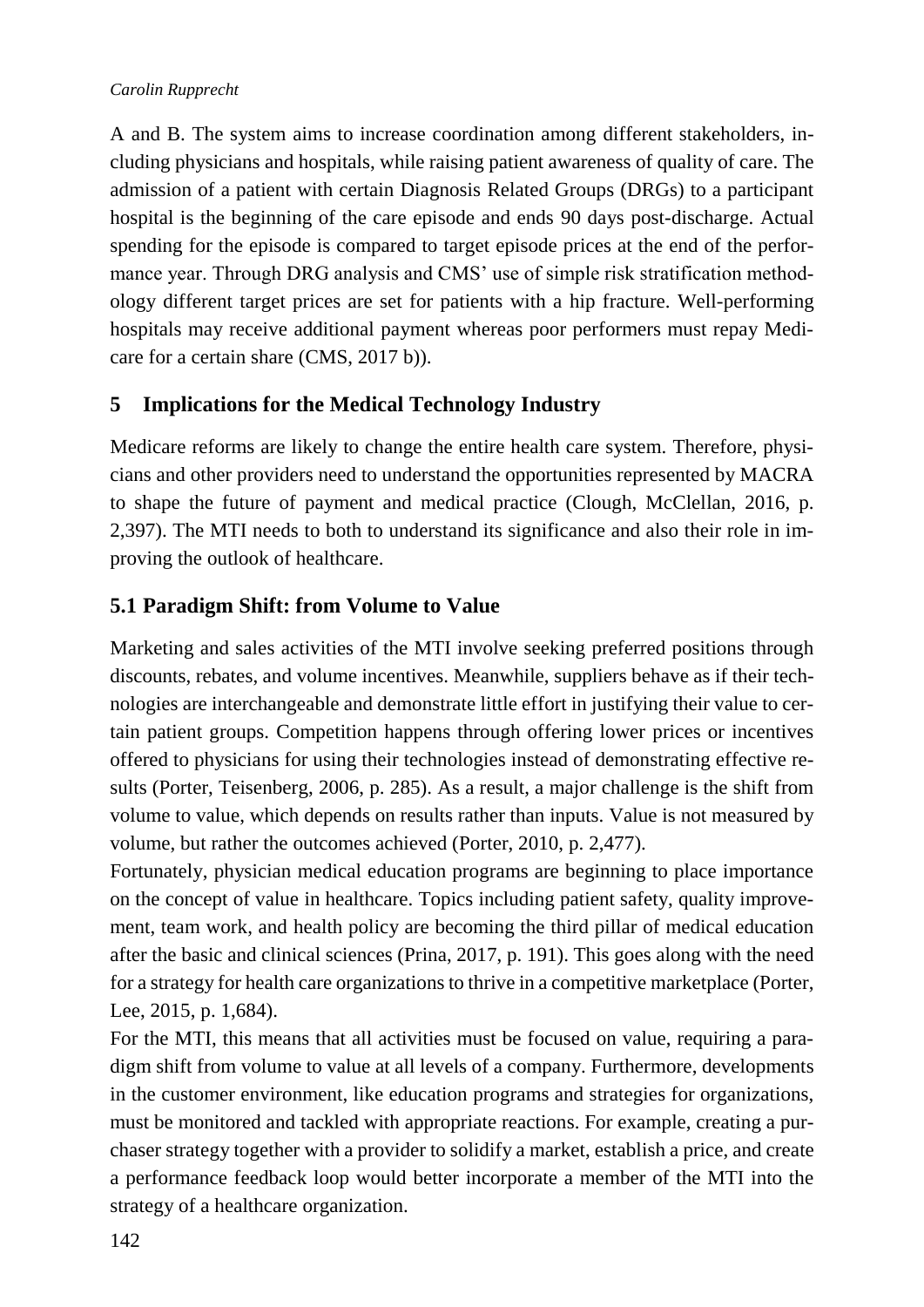### <span id="page-8-0"></span>**5.2 Demonstrating Value**

A major challenge in determining the value of care is collecting effective data that objectively influences coverage and reimbursement decisions. Such data are generally not required for market approval (Sorenson et al., 2013, p. 792). More obtainable details on process measurement and improvement are poor substitutes for outcome and cost measurements. Similarly, providers tend to measure what is in their direct control and what is easily obtainable, e. g. providers measure what is billed (Porter, 2010, pp. 2,477- 2,478). It is crucial to track patient-centered outcome measures and make results transparent to the organization and patients to demonstrate delivery of high-value health care (Shaikh, U; Roth, A., 2017, p. 1). With that, new kinds of data and analyses are required to better measure value and abundant, novel relationships must be formed with providers. The MTI must work alongside groups of providers to collect and analyze care cycle information, since such data has been shown to be difficult to obtain and interpret alone (Porter, Teisenberg, 2006, p. 291). Similarly, the training and skills of health professionals, especially surgeons using medical devices, have an enormous impact on the accuracy and effective use of these devices (Sorenson et al., 2013, p. 793). Surgeons must begin to work in networks and communicate to better coordinate care, guiding investigations of patient-centered outcomes and healthcare delivery systems that give the organization a competitive advantage (Rudnicki et al., 2015, p. 355).

For the MTI, the impact of a device on patient-centered outcomes must be measurable at both the individual and aggregate level to determine the efficacy of both devices and providers. This requires communication with providers and stakeholders, particularly surgeons using the devices and technology.

### <span id="page-8-1"></span>**5.3 Creating a Holistic Perspective of Treating a Condition**

When determining the total cost of an episode of care, costs must be evaluated for the cycle of care in its entirety rather than for individual steps or parts of treatment along the way. Concentrating too narrowly on the technology rather than on the entire cycle of care is a common mistake. In making this change, shared resources must be added to the costs for individual patients to align with actual use as opposed to equally distributing costs among all patients. This process would allow for cost comparisons between patients with the same medical condition (Porter, 2010, p. 2,481). When determining the value of care, there is a tendency to focus on selective indicators for patient benefit than overall measures of long-term value (Porter, Teisenberg, 2006, p. 286). The Medicare Payment Advisory Commission reported that measuring quality is challenging when the number of cases per provider are low, thereby hampering the ability to properly evaluate care. Furthermore, the Commission is concerned that quality measurements of Medicare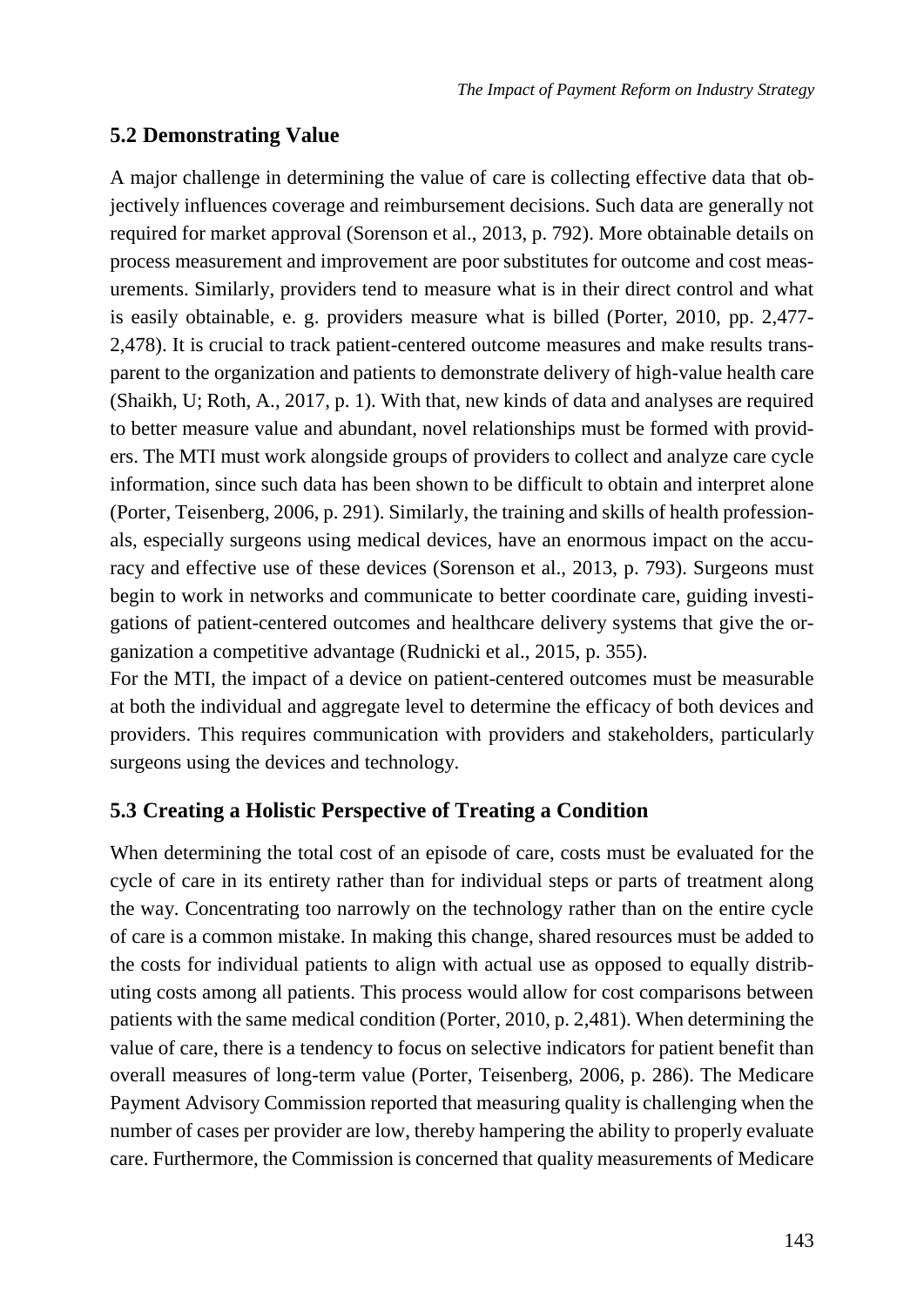rely too heavily on clinical process measures than on outcomes of interest, such as mortality and readmissions (MedPAC, 2016 a), pp. 54-55).

For the MTI, this means that their contribution to the full cycle of care through their device and applicable add-on services must be communicated to providers and payers to negotiate value-based prices.

# <span id="page-9-0"></span>**5.4 Increasing Collaboration Between Different Stakeholders**

Value encompasses efficiency as outcomes are relative to costs. A potential limit for effective care is the consideration of cost-reduction alone without regards to outcomes achieved. Value measurements should encompass all services or activities that jointly define success in meeting patient needs. For realized savings to have a systemic impact on the continuum of care, they must be shared among all involved stakeholders. Value is created through combined efforts over the full cycle of care, with effectiveness depending on not one but several interventions. However, joint responsibility for outcomes is not widely accepted by physicians (Porter, 2010, pp. 2,477-2,478). Additionally, other factors may influence physician choice, such as personal relationships with sales representatives and provision of technical support during the procedure from the device company. In an attempt to align the diverging interests of physicians and hospitals, gainsharing might be an appropriate approach, meaning that both groups share financial savings from the collaboration (Obremskey et al, 2012, p. 1,055).

For the MTI, collaboration with physicians and hospitals must increase in order for the industry to contribute to improving the value of healthcare. One possibility would be to prove to physicians the cost-effectiveness of one device compared to others while also enabling risk-sharing between physicians and hospitals. The MTI can take a particularly active part in this effort by taking some risk and base pricing accordingly, a policy that fits with the intention of the CJR model.

# <span id="page-9-1"></span>**5.5 Ensuring Easy Implementation**

Reporting quality measures can be quite expensive due to the time spent by physicians and staff participating in direct reporting efforts. Physicians already spend more than 15 hours per week on average preparing challenging external quality measures while attempting to understand performance reports from their own from payers and other outside stakeholders (Casalino et al., 2016, p. 401). With regards to a health system, an efficient hospital purchasing strategy consists of a minimal number of relationships with medical device manufacturers while simultaneously covering the full range of device needs. Although such a model reduces a system's number of interactions, it also limits physician choices of medical devices (Robinson, 2008, p. 1,527).

For the MTI, these two issues present opportunities to develop strengths as competitive advantages. First, through acquisition and development of innovative technologies, a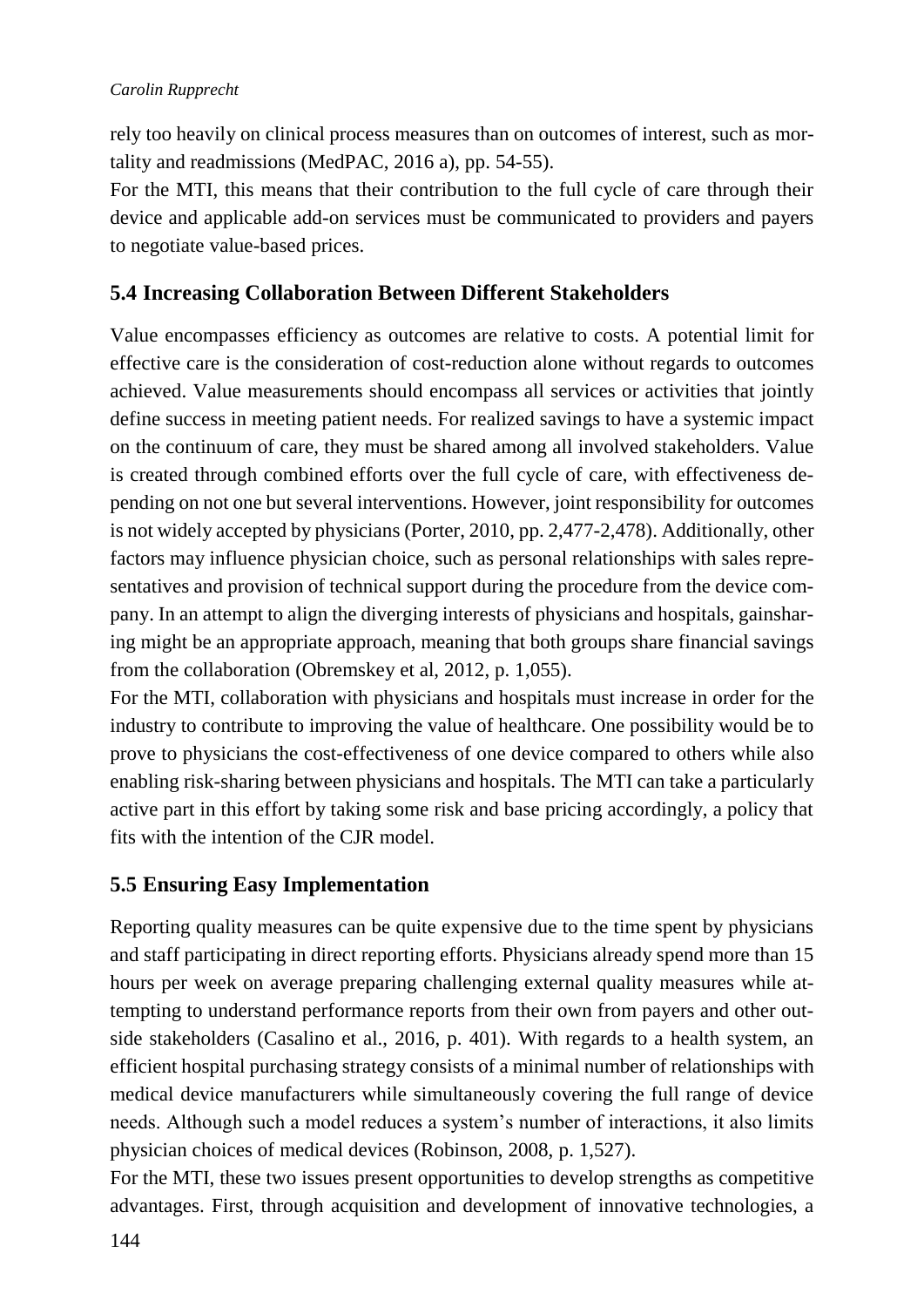firm's product offering can increase while the number of hospital vendors decrease through the elimination of competing inferior products. Second, a firm's research and development arm can focus on medical devices that target physicians' interests, thereby becoming a preferred company among doctors who impact purchasing decisions. Throughout the process, documentation must be standardized and simple. This is best realized with EHR-compatible software that not only manages the devices but complies with the Advancing Care Information component of the MIPS program.

### <span id="page-10-0"></span>**6 Conclusion**

The MTI has an opportunity to contribute tremendously to the aim of MACRA through quality improvement, care information advancement, and cost reduction while at the same time fostering collaboration between stakeholders. Although the MTI is not directly integrated into reforms of Medicare's payment systems, the industry must be aware of political developments in order to shape their value in and for the healthcare market. The industry must act outside of producing and selling devices by building relationships with providers to understand and integrate their needs in product research and development both now and in the long run. All payers use Medicare payment regulation as guidance while adjusting to their specific patient population, forcing the MTI to face many different approaches when entering the world of value-based payments. Therefore, companies should adapt their offers accordingly to meet needs and secure business. As a result, segmentation of customers and targeted approaches might be a good tactic. No matter which approach is taken, in the end firms must adapt to meet the needs of stakeholders to create value, remain competitive, and contribute to a more efficient US healthcare system.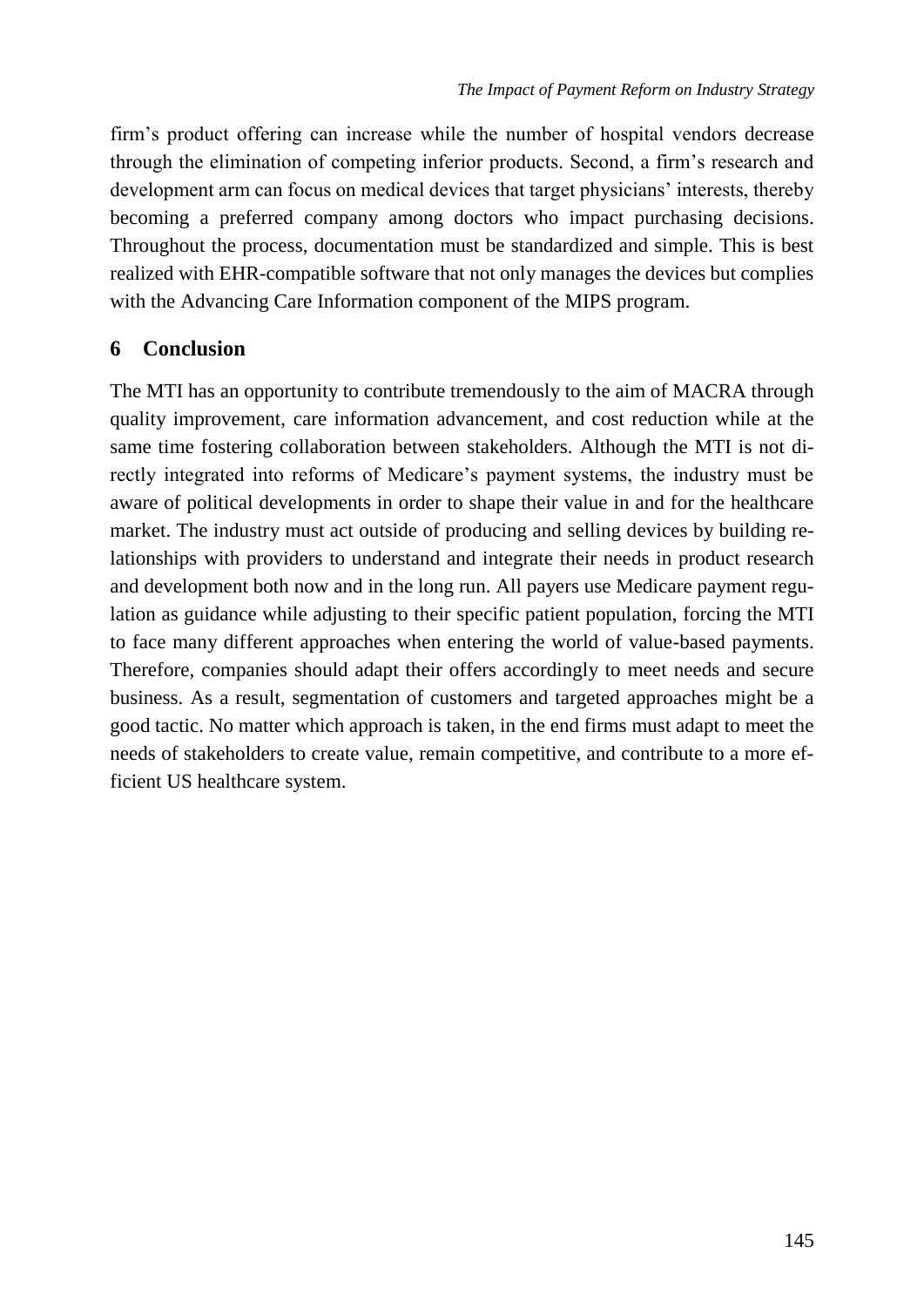### <span id="page-11-0"></span>**References**

Casalino, L. P., Gans, D., Weber, R., Cea, M., Tuchovsky, A., Bishop, T. F., Miranda, Y., Frankel, B. A., Ziehler, K. B., Wong, M. M. and Evenson, T. B. (2016), 'US Physician Practices Spend More than \$15.4 Billion Annually to Report Quality Measures', *Health Affairs*, vol. 35, no. 3, pp. 401–406.

Center for Medicare & Medicaid Services (2016), *The Merit-Based Incentive Program,*  Center for Medicare & Medicaid Services [Online]. Available at: https://www.cms.gov /Medicare/Quality-Initiatives-Patient-Assessment-Instruments/Value-Based-Programs/ MACRA-MIPS-and-APMs/Merit-based-Incentive-Payment-System-MIPS-Overviewslides.pdf (Accessed May 10, 2017).

Center for Medicare & Medicaid Services (2017), *Comprehensive Care for Joint Replacement Model,* Center for Medicare & Medicaid Services [Online]. Available at: https://innovation.cms.gov/initiatives/cjr (Accessed May 02, 2017).

Center for Medicare & Medicaid Services (2017), *What Are Value-Based Programs?* [Online], Center for Medicare & Medicaid Services. Available at: https://www.cms.gov /Medicare/Quality-Initiatives-Patient-Assessment-Instruments/Value-Based-Programs/ Value-Based-Programs.html (Accessed May 10, 2017).

Clemens, J. and Gottlieb, J. (2013), *In the Shadow of a Giant: Medicare's Influence on Private Physician Payments,* National Bureau of Economic Research 19503.

Clough, J. D. and McClellan, M. (2016), 'Implementing MACRA - Implications for Physicians and for Physician Leadership', *JAMA*, vol. 315, no. 22, pp. 2397–2398.

Clyde, A. T., Bockstedt, L., Farkas, J. A. and Jackson, C. (2008), 'Experience with Medicare's New Technology Add-On Payment Program', *Health Affairs*, vol. 27, no. 6, pp. 1632–1641.

Department of Health and Human Services (2016), *Executive Summary, Quality Payment Program,* Department of Health and Human Services.

MedPAC (2016), *Health Care Spending and the Medicare Program,* MedPAC.

MedPAC (2016), *Report to the Congress: Medicare and the Healthcare Delivery System,* MedPAC.

MedPAC (2016), *Report to the Congress: Medicare Payment Policy,* MedPAC.

Obremskey, W. T., Dail, T. and Jahangir, A. A. (2012), 'Value-Based Purchasing of Medical Devices', *Clinical Orthopaedics and Related Research*, vol. 470, no. 4, pp. 1054–1064.

Porter, M. E. (2010), 'What is Value in Health Care?', *The New England Journal of Medicine*, vol. 363, no. 26, pp. 2477–2481.